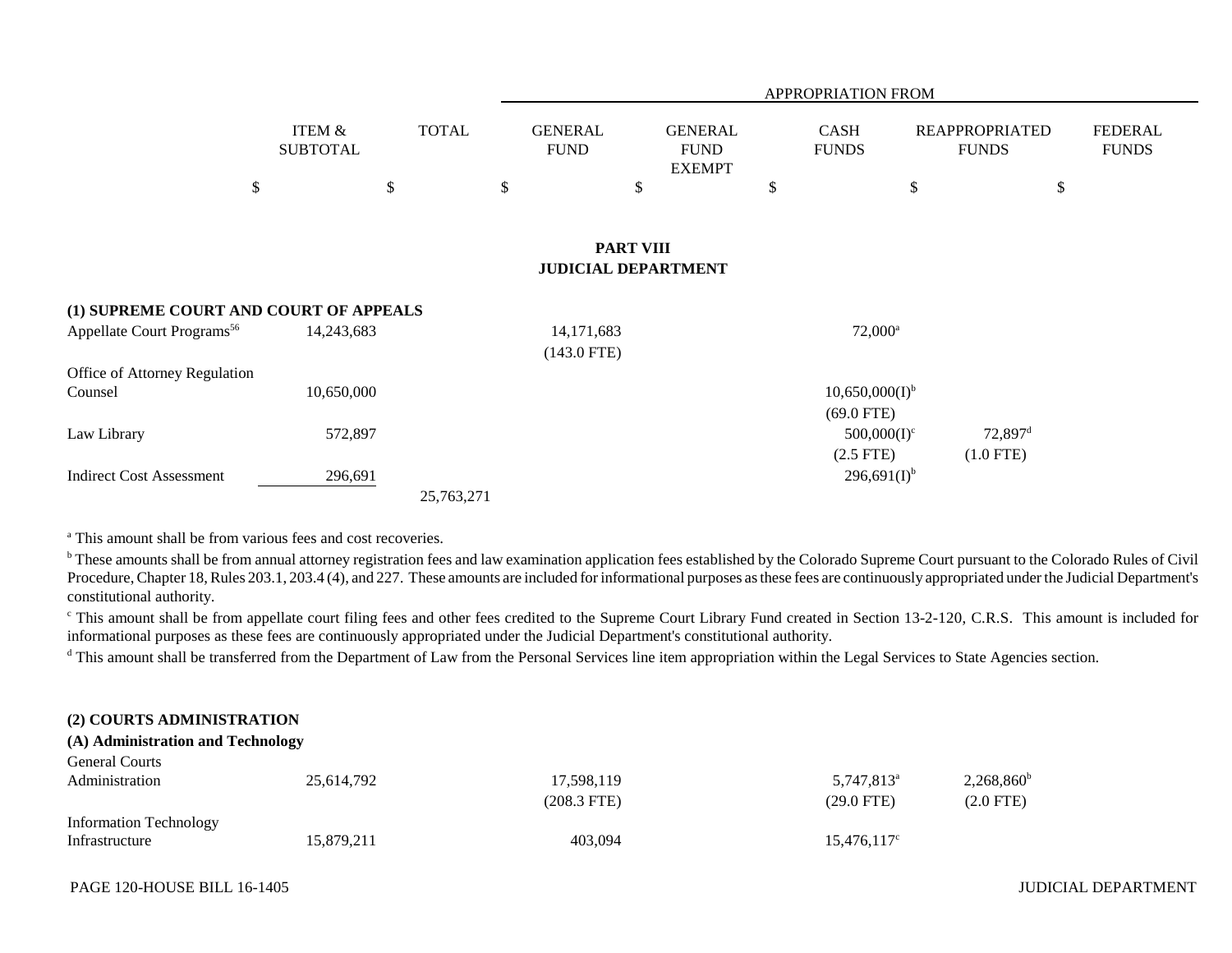|                                 |   |                           |   |              |   | <b>APPROPRIATION FROM</b>     |   |                                                |    |                             |    |                                       |                                |  |
|---------------------------------|---|---------------------------|---|--------------|---|-------------------------------|---|------------------------------------------------|----|-----------------------------|----|---------------------------------------|--------------------------------|--|
|                                 |   | ITEM &<br><b>SUBTOTAL</b> |   | <b>TOTAL</b> |   | <b>GENERAL</b><br><b>FUND</b> |   | <b>GENERAL</b><br><b>FUND</b><br><b>EXEMPT</b> |    | <b>CASH</b><br><b>FUNDS</b> |    | <b>REAPPROPRIATED</b><br><b>FUNDS</b> | <b>FEDERAL</b><br><b>FUNDS</b> |  |
|                                 | ⊅ |                           | ◡ |              | S |                               | D |                                                | \$ |                             | Ъ. | J.                                    |                                |  |
| <b>Indirect Cost Assessment</b> |   | 756,455<br>42,250,458     |   |              |   |                               |   |                                                |    | $747,363$ <sup>d</sup>      |    | $9,092^e$                             |                                |  |

<sup>a</sup> Of this amount, an estimated \$5,508,027 shall be from the Judicial Department Information Technology Cash Fund created in Section 13-32-114 (1), C.R.S., \$96,156 shall be from the Correctional Treatment Cash Fund created in Section 18-19-103 (4) (a), C.R.S., and an estimated \$143,630 shall be from various sources of cash funds.

<sup>b</sup> Of this amount, \$1,804,168 shall be from departmental indirect cost recoveries or the Indirect Costs Excess Recovery Fund created in Section 24-75-1401 (2), C.R.S., \$275,000 shall be from indirect cost recoveries related to federal grants to cover both departmental and statewide indirect costs, and \$189,692 shall be from statewide indirect cost recoveries collected by the Judicial Department or the Indirect Costs Excess Recovery Fund created in Section 24-75-1401 (2), C.R.S.

c This amount shall be from the Judicial Department Information Technology Cash Fund created in Section 13-32-114 (1), C.R.S.

<sup>d</sup> This amount shall be from various fees and cost recoveries.

e This amount shall be from various sources of reappropriated funds.

| $(D)$ central <i>Appropriations</i> |            |            |                        |
|-------------------------------------|------------|------------|------------------------|
| Health, Life, and Dental            | 30,022,769 | 27,739,706 | 2,283,063 <sup>a</sup> |
| Short-term Disability               | 343,006    | 315,636    | $27,370^a$             |
| S.B. 04-257 Amortization            |            |            |                        |
| <b>Equalization Disbursement</b>    | 9,880,982  | 9,083,579  | 797,403 <sup>a</sup>   |
| S.B. 06-235 Supplemental            |            |            |                        |
| <b>Amortization Equalization</b>    |            |            |                        |
| Disbursement                        | 9,397,308  | 8,611,455  | 785,853 <sup>a</sup>   |
| <b>Salary Survey</b>                | 1,172,311  | 897,205    | $275,106^a$            |
| Workers' Compensation               | 1,383,287  | 1,383,287  |                        |
| Legal Services for 2,000            |            |            |                        |
| hours                               | 190,100    | 190,100    |                        |
| Payment to Risk Management          |            |            |                        |
| and Property Funds                  | 873,467    | 873,467    |                        |
| <b>Vehicle Lease Payments</b>       | 149,235    | 149,235    |                        |
| Ralph L. Carr Colorado              |            |            |                        |
| Judicial Center Leased Space        | 2,536,816  | 2,536,816  |                        |
| Payments to OIT                     | 2,613,057  | 2,613,057  |                        |
|                                     |            |            |                        |

**(B) Central Appropriations**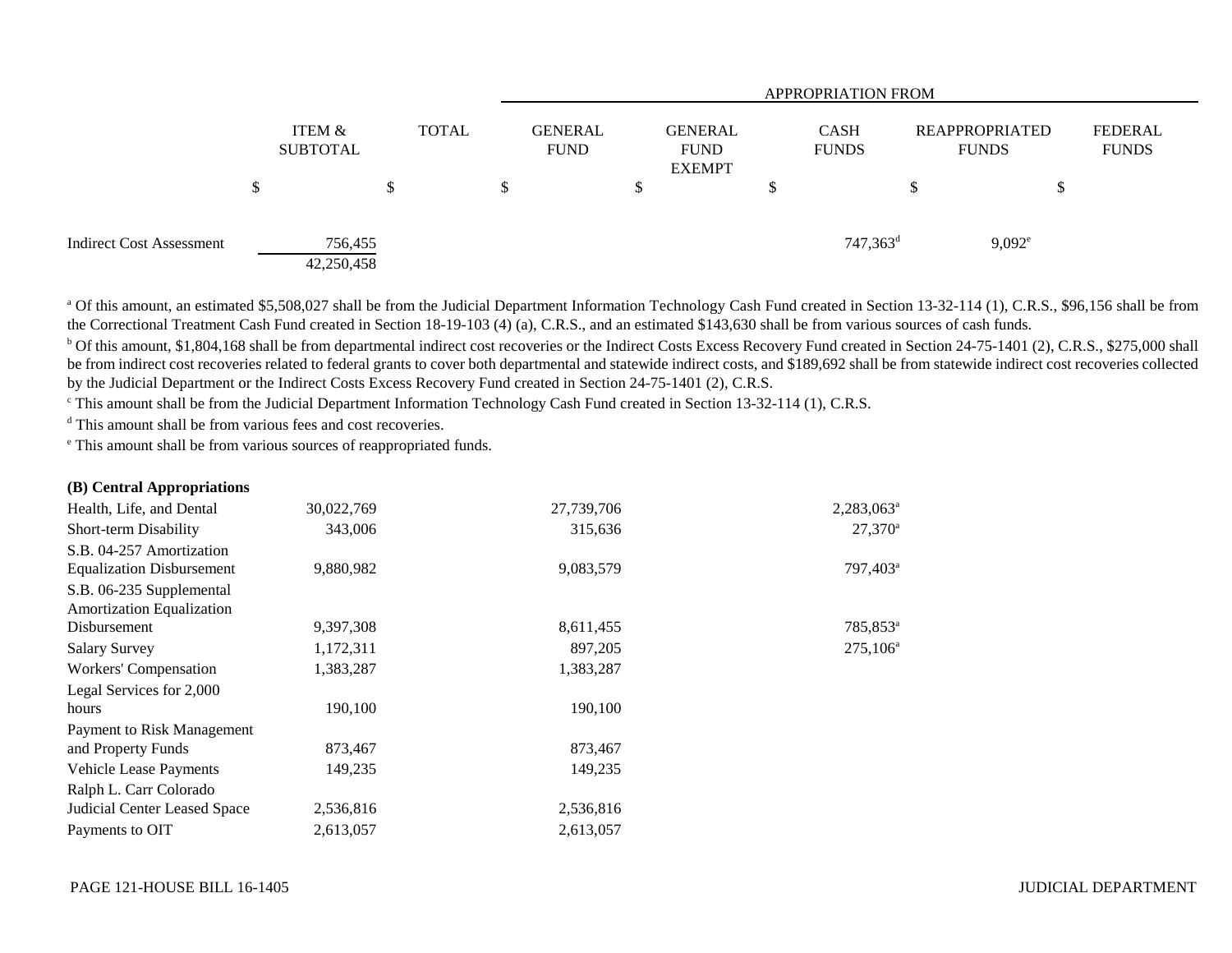|                        |   |                           |              |                               |                                                | <b>APPROPRIATION FROM</b>   |                                       |                                |  |  |  |
|------------------------|---|---------------------------|--------------|-------------------------------|------------------------------------------------|-----------------------------|---------------------------------------|--------------------------------|--|--|--|
|                        |   | ITEM &<br><b>SUBTOTAL</b> | <b>TOTAL</b> | <b>GENERAL</b><br><b>FUND</b> | <b>GENERAL</b><br><b>FUND</b><br><b>EXEMPT</b> | <b>CASH</b><br><b>FUNDS</b> | <b>REAPPROPRIATED</b><br><b>FUNDS</b> | <b>FEDERAL</b><br><b>FUNDS</b> |  |  |  |
|                        | Φ | \$                        | D.           |                               |                                                | د0                          |                                       | J                              |  |  |  |
| <b>CORE Operations</b> |   | 856,852<br>59,419,190     |              | 856,852                       |                                                |                             |                                       |                                |  |  |  |

<sup>a</sup> These amounts shall be from various sources of cash funds including: the Alcohol and Drug Driving Safety Program Fund created in Section 42-4-1301.3 (4) (a), C.R.S.; the Correctional Treatment Cash Fund created in Section 18-19-103 (4) (a), C.R.S.; the Court Security Cash Fund created in Section 13-1-204 (1) (a), C.R.S.; the Family-friendly Court Program Cash Fund created in Section 13-3-113 (6) (a), C.R.S.; the Fines Collection Cash Fund created in Section 18-1.3-401 (1) (a) (III) (D), C.R.S.; the Judicial Collection Enhancement Fund created in Section 16-11-101.6 (2), C.R.S.; the Judicial Department Information Technology Cash Fund created in Section 13-32-114 (1), C.R.S.; the Offender Services Fund created in Section 16-11-214 (1) (a), C.R.S.; the Restorative Justice Surcharge Fund created in Section 18-25-101 (3) (a), C.R.S.; the State Commission on Judicial Performance Cash Fund created in Section 13-5.5-107 (1), C.R.S.; and the Underfunded Courthouse Facility Cash Fund created in Section 13-1-304 (1), C.R.S.

| (C) Centrally-administered Programs |            |              |                          |                          |
|-------------------------------------|------------|--------------|--------------------------|--------------------------|
| Victim Assistance                   | 16,375,000 |              | $16,375,000(I)^a$        |                          |
| Victim Compensation                 | 13,400,000 |              | $13,400,000(I)^{b}$      |                          |
| <b>Collections Investigators</b>    | 6,757,202  |              | 5,859,661 $^{\circ}$     | $897,541$ <sup>d</sup>   |
|                                     |            |              | $(104.2$ FTE)            |                          |
| Problem-solving Courts              | 3,603,032  | 398,446      | 3,204,586 <sup>e</sup>   |                          |
|                                     |            | $(2.8$ FTE)  | $(41.5$ FTE)             |                          |
| Language Interpreters and           |            |              |                          |                          |
| Translators                         | 4,211,315  | 4,161,315    | $50,000$ <sup>f</sup>    |                          |
|                                     |            | $(33.0$ FTE) |                          |                          |
| <b>Courthouse Security</b>          | 2,474,099  | 500,000      | $1,974,099$ <sup>g</sup> |                          |
|                                     |            |              | $(1.0$ FTE)              |                          |
| Appropriation to the                |            |              |                          |                          |
| <b>Underfunded Courthouse</b>       |            |              |                          |                          |
| <b>Facility Cash Fund</b>           | 2,000,000  | 2,000,000    |                          |                          |
| <b>Underfunded Courthouse</b>       |            |              |                          |                          |
| <b>Facilities Grant Program</b>     | 2,600,000  |              | 600,000 <sup>h</sup>     | $2,000,000$ <sup>h</sup> |
|                                     |            |              |                          | $(1.0$ FTE)              |
| Courthouse Capital and              |            |              |                          |                          |
| <b>Infrastructure Maintenance</b>   | 4,720,569  | 2,396,838    | $2,323,731$ <sup>i</sup> |                          |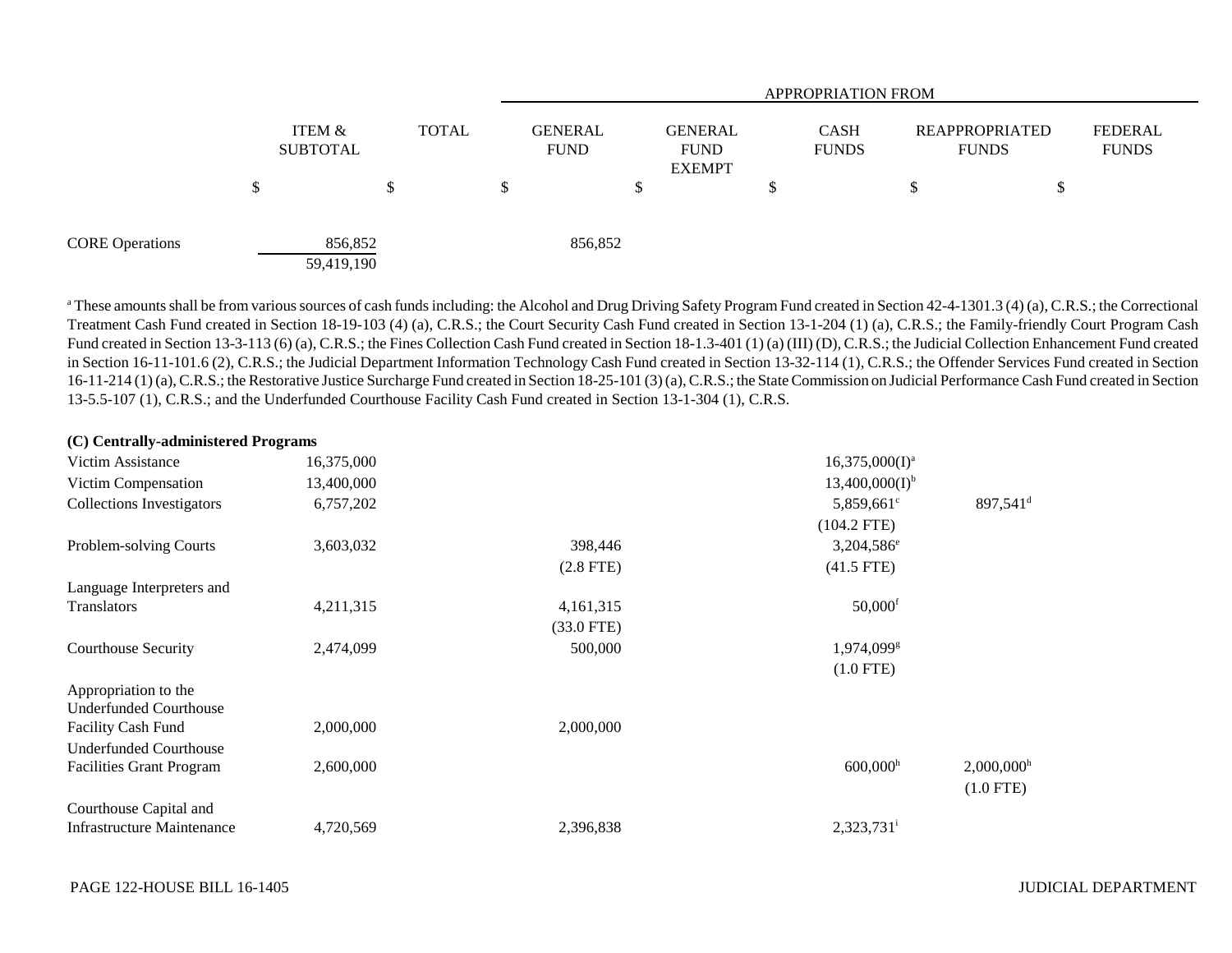|                                                |                                      |            |              | APPROPRIATION FROM |                               |    |                                                 |    |                              |      |                                       |    |                                |
|------------------------------------------------|--------------------------------------|------------|--------------|--------------------|-------------------------------|----|-------------------------------------------------|----|------------------------------|------|---------------------------------------|----|--------------------------------|
|                                                | <b>ITEM &amp;</b><br><b>SUBTOTAL</b> |            | <b>TOTAL</b> |                    | <b>GENERAL</b><br><b>FUND</b> |    | <b>GENERAL</b><br>${\rm FUND}$<br><b>EXEMPT</b> |    | <b>CASH</b><br><b>FUNDS</b>  |      | <b>REAPPROPRIATED</b><br><b>FUNDS</b> |    | <b>FEDERAL</b><br><b>FUNDS</b> |
|                                                | \$                                   | \$         |              | \$                 |                               | \$ |                                                 | \$ |                              | $\$$ |                                       | \$ |                                |
| Senior Judge Program<br>Judicial Education and |                                      | 1,640,750  |              |                    | 340,750                       |    |                                                 |    | $1,300,000^{\circ}$          |      |                                       |    |                                |
| Training                                       |                                      | 1,456,806  |              |                    | 4,812                         |    |                                                 |    | $1,451,994^e$<br>$(2.0$ FTE) |      |                                       |    |                                |
| Office of Judicial                             |                                      |            |              |                    |                               |    |                                                 |    |                              |      |                                       |    |                                |
| Performance Evaluation                         |                                      | 771,641    |              |                    | 290,000                       |    |                                                 |    | 481,641                      |      |                                       |    |                                |
|                                                |                                      |            |              |                    |                               |    |                                                 |    | $(2.0$ FTE)                  |      |                                       |    |                                |
| Family Violence Justice                        |                                      |            |              |                    |                               |    |                                                 |    |                              |      |                                       |    |                                |
| Grants                                         |                                      | 2,670,000  |              |                    | 2,500,000                     |    |                                                 |    | $170,000^k$                  |      |                                       |    |                                |
| <b>Restorative Justice Programs</b>            |                                      | 875,633    |              |                    |                               |    |                                                 |    | $875,633^1$                  |      |                                       |    |                                |
|                                                |                                      |            |              |                    |                               |    |                                                 |    | $(1.0$ FTE)                  |      |                                       |    |                                |
| <b>District Attorney Adult</b>                 |                                      |            |              |                    |                               |    |                                                 |    |                              |      |                                       |    |                                |
| <b>Pretrial Diversion Programs</b>             |                                      | 477,000    |              |                    | 400,000                       |    |                                                 |    | $77,000^{\rm m}$             |      |                                       |    |                                |
| Family-friendly Court                          |                                      |            |              |                    |                               |    |                                                 |    |                              |      |                                       |    |                                |
| Program                                        |                                      | 225,943    |              |                    |                               |    |                                                 |    | $225,943^n$                  |      |                                       |    |                                |
|                                                |                                      |            |              |                    |                               |    |                                                 |    | $(0.5$ FTE)                  |      |                                       |    |                                |
| Compensation for Exonerated                    |                                      |            |              |                    |                               |    |                                                 |    |                              |      |                                       |    |                                |
| Persons                                        |                                      | 107,020    |              |                    | 107,020                       |    |                                                 |    |                              |      |                                       |    |                                |
| <b>Child Support Enforcement</b>               |                                      | 95,339     |              |                    | 32,415                        |    |                                                 |    |                              |      | 62,924°                               |    |                                |
|                                                |                                      |            |              |                    |                               |    |                                                 |    |                              |      | $(1.0$ FTE)                           |    |                                |
|                                                |                                      | 64,461,349 |              |                    |                               |    |                                                 |    |                              |      |                                       |    |                                |

<sup>a</sup> This amount shall be from the Victims and Witnesses Assistance and Law Enforcement Fund established in the office of the court administrator of each judicial district pursuant to Section 24-4.2-103 (1), C.R.S. This amount is included for informational purposes as each judicial district court administrator and district attorney are authorized to spend these moneys without an appropriation for statutorily authorized purposes.

<sup>b</sup> This amount shall be from the Crime Victim Compensation Fund established in the office of the court administrator of each judicial district pursuant to Section 24-4.1-117 (1), C.R.S. This amount is included for informational purposes as each judicial district court administrator and district attorney are authorized to spend these moneys without an appropriation for statutorily authorized purposes.

<sup>c</sup> Of this amount, an estimated \$4,959,661 shall be from the Judicial Collection Enhancement Fund created in Section 16-11-101.6 (2), C.R.S., and an estimated \$900,000 shall be from the Fines Collection Cash Fund created in Section 18-1.3-401 (1) (a) (III) (D), C.R.S.

<sup>d</sup> This amount shall be transferred from the Victim Assistance line item appropriation within this subsection.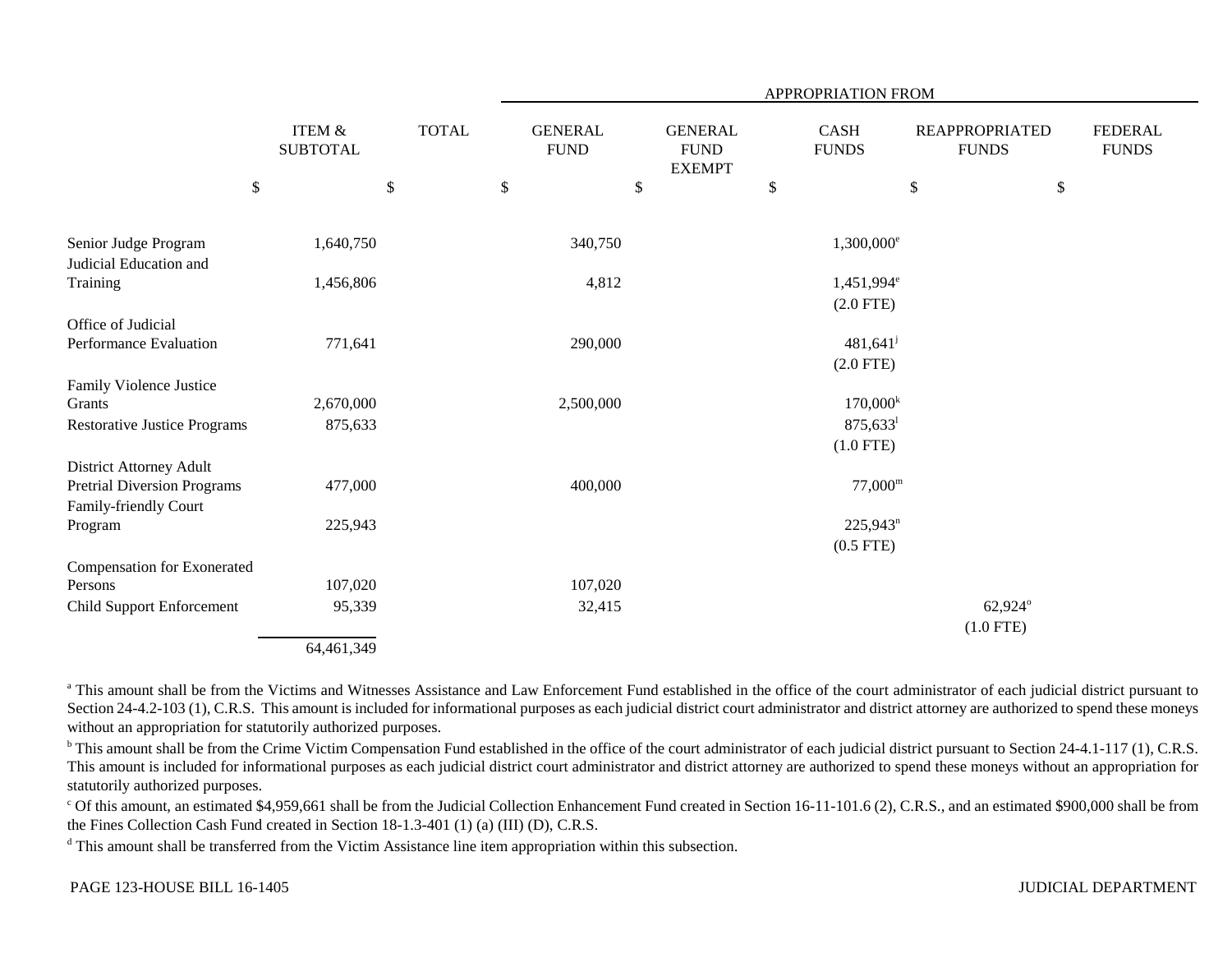|                                      |       | APPROPRIATION FROM            |                               |                             |                                       |                                |  |  |  |  |
|--------------------------------------|-------|-------------------------------|-------------------------------|-----------------------------|---------------------------------------|--------------------------------|--|--|--|--|
| <b>ITEM &amp;</b><br><b>SUBTOTAL</b> | TOTAL | <b>GENERAL</b><br><b>FUND</b> | <b>GENERAL</b><br><b>FUND</b> | <b>CASH</b><br><b>FUNDS</b> | <b>REAPPROPRIATED</b><br><b>FUNDS</b> | <b>FEDERAL</b><br><b>FUNDS</b> |  |  |  |  |
|                                      |       |                               | <b>EXEMPT</b>                 |                             |                                       |                                |  |  |  |  |
| \$                                   |       |                               |                               |                             |                                       |                                |  |  |  |  |

e These amounts shall be from the Judicial Stabilization Cash Fund created in Section 13-32-101 (6), C.R.S.

f This amount shall be from various sources of cash funds.

<sup>g</sup> This amount shall be from the Court Security Cash Fund created in Section 13-1-204 (1) (a), C.R.S.

<sup>h</sup> These amounts shall be from the Underfunded Courthouse Facility Cash Fund created in Section 13-1-304 (1), C.R.S. The cash funds portion of the appropriation reflects expenditures from the fund balance, and the reappropriated funds portion reflects expenditures from the \$2,000,000 General Fund appropriation that will be credited to the Fund in FY 2016-17.

i This amount shall be from the Judicial Department Information Technology Cash Fund created in Section 13-32-114 (1), C.R.S.

<sup>j</sup> This amount shall be from the State Commission on Judicial Performance Cash Fund created in Section 13-5.5-107 (1), C.R.S.

<sup>k</sup> This amount shall be from the Family Violence Justice Fund created in Section 14-4-107 (1), C.R.S.

<sup>1</sup> This amount shall be from the Restorative Justice Surcharge Fund created in Section 18-25-101 (3) (a), C.R.S.

m This amount shall be from the Correctional Treatment Cash Fund created in Section 18-19-103 (4) (a), C.R.S.

n This amount shall be from the Family-friendly Court Program Cash Fund created in Section 13-3-113 (6) (a), C.R.S.

<sup>o</sup> This amount shall be transferred from the Department of Human Services from the Child Support Enforcement line item appropriation.

#### **(D) Ralph L. Carr Colorado Judicial Center**

| <b>Personal Services</b>  | 1,465,519  |                     | $1,465,519^{\circ}$      |                        |
|---------------------------|------------|---------------------|--------------------------|------------------------|
|                           |            |                     | $(2.0$ FTE)              |                        |
| <b>Operating Expenses</b> | 4,026,234  |                     | $4,026,234$ <sup>a</sup> |                        |
| Controlled Maintenance    | 2.025.000  |                     | $2,025,000^{\circ}$      |                        |
| Debt Service Payments     | 21,577,604 | $4,806,525^{\rm b}$ | $11,031,746^{\circ}$     | 5,739,333 <sup>d</sup> |
|                           | 29,094,357 |                     |                          |                        |

<sup>a</sup> These amounts shall be from the Justice Center Cash Fund created in Section 13-32-101 (7) (a), C.R.S.

<sup>b</sup> This amount is excluded from the calculation of the required General Fund reserve, pursuant to Section 24-75-201.1 (2) (b), C.R.S.

 $\degree$ This amount shall be from the Justice Center Cash Fund created in Section 13-32-101 (7) (a), C.R.S. This amount includes an estimated \$5,498,017 in federal revenues made available through the federal American Recovery and Reinvestment Act. These funds cover a portion of the interest costs associated with the project financing that was secured through taxable "Build America" certificates of participation.

<sup>d</sup> This amount shall be from the Justice Center Cash Fund created in Section 13-32-101 (7) (a), C.R.S. This amount is categorized as reappropriated funds as it reflects appropriations to state agencies for Ralph L. Carr Colorado Judicial Center Leased Space that will be credited to the Justice Center Cash Fund, including \$3,202,517 from the Department of Law and \$2,536,816 from the Central Appropriations subsection of this section.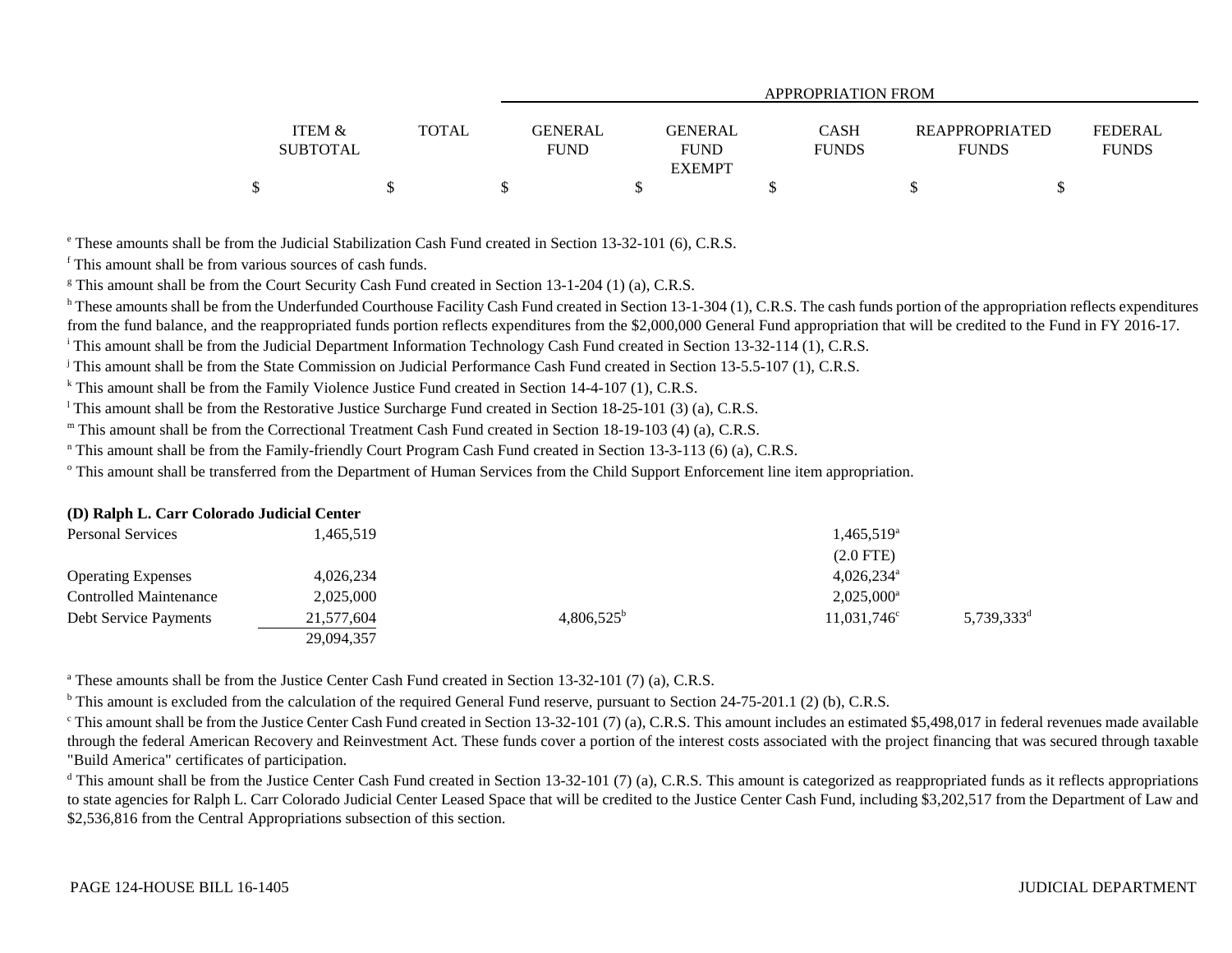|                                         |                           |              |                               | APPROPRIATION FROM                             |                             |                                       |                                |  |  |  |  |  |
|-----------------------------------------|---------------------------|--------------|-------------------------------|------------------------------------------------|-----------------------------|---------------------------------------|--------------------------------|--|--|--|--|--|
|                                         | ITEM &<br><b>SUBTOTAL</b> | <b>TOTAL</b> | <b>GENERAL</b><br><b>FUND</b> | <b>GENERAL</b><br><b>FUND</b><br><b>EXEMPT</b> | <b>CASH</b><br><b>FUNDS</b> | <b>REAPPROPRIATED</b><br><b>FUNDS</b> | <b>FEDERAL</b><br><b>FUNDS</b> |  |  |  |  |  |
|                                         | $\$$                      | \$           | \$                            | \$                                             | \$                          | $\$$                                  | \$                             |  |  |  |  |  |
|                                         |                           | 195,225,354  |                               |                                                |                             |                                       |                                |  |  |  |  |  |
| (3) TRIAL COURTS                        |                           |              |                               |                                                |                             |                                       |                                |  |  |  |  |  |
| Trial Court Programs <sup>56</sup>      | 151,430,646               |              | 121,244,731                   |                                                | 28,935,915 <sup>a</sup>     | $1,250,000^{\rm b}$                   |                                |  |  |  |  |  |
|                                         |                           |              | $(1,476.3$ FTE)               |                                                | $(383.3$ FTE)               |                                       |                                |  |  |  |  |  |
| Court Costs, Jury Costs, and            |                           |              |                               |                                                |                             |                                       |                                |  |  |  |  |  |
| Court-appointed Counsel <sup>57</sup>   | 8,269,738                 |              | 8,104,489                     |                                                | $165,249^{\circ}$           |                                       |                                |  |  |  |  |  |
| <b>District Attorney Mandated</b>       |                           |              |                               |                                                |                             |                                       |                                |  |  |  |  |  |
| Costs                                   | 2,417,350                 |              | 2,247,350                     |                                                | $170,000^{\circ}$           |                                       |                                |  |  |  |  |  |
| <b>ACTION</b> and Statewide             |                           |              |                               |                                                |                             |                                       |                                |  |  |  |  |  |
| Discovery Sharing Systems <sup>57</sup> | 2,866,108                 |              | 2,796,108                     |                                                | $70,000$ <sup>d</sup>       |                                       |                                |  |  |  |  |  |
| Federal Funds and Other                 |                           |              |                               |                                                |                             |                                       |                                |  |  |  |  |  |
| Grants                                  | 2,900,000                 |              |                               |                                                | 975,000°                    | $300,000(I)^e$                        | 1,625,000(I)                   |  |  |  |  |  |
|                                         |                           |              |                               |                                                | $(3.0$ FTE)                 | $(6.0$ FTE)                           | $(5.0$ FTE)                    |  |  |  |  |  |
|                                         |                           | 167,883,842  |                               |                                                |                             |                                       |                                |  |  |  |  |  |

<sup>a</sup> Of this amount, an estimated \$26,270,915 shall be from the Judicial Stabilization Cash Fund created in Section 13-32-101 (6), C.R.S., an estimated \$2,600,000 shall be from various fees and cost recoveries, and an estimated \$65,000 shall be from the sale of jury pattern instructions.

<sup>b</sup> This amount shall be transferred from the Department of Human Services from the Child Support Enforcement line item appropriation.

c These amounts shall be from various fees, cost recoveries, and grants.

<sup>d</sup> This amount shall be from the Statewide Discovery Sharing Surcharge Fund created in Section 18-26-102 (2) (a), C.R.S.

e This amount shall be transferred from various other state agencies.

### **(4) PROBATION AND RELATED SERVICES**

| <b>Probation Programs</b>     | 84,464,891 | 75,309,364      | $9,155,527^{\circ}$  |                      |
|-------------------------------|------------|-----------------|----------------------|----------------------|
|                               |            | $(1.041.4$ FTE) | (142.4 FTE)          |                      |
| <b>Offender Treatment and</b> |            |                 |                      |                      |
| Services <sup>58</sup>        | 34,480,727 | 924,877         | $15.917.509^{\circ}$ | $17,638,341^{\circ}$ |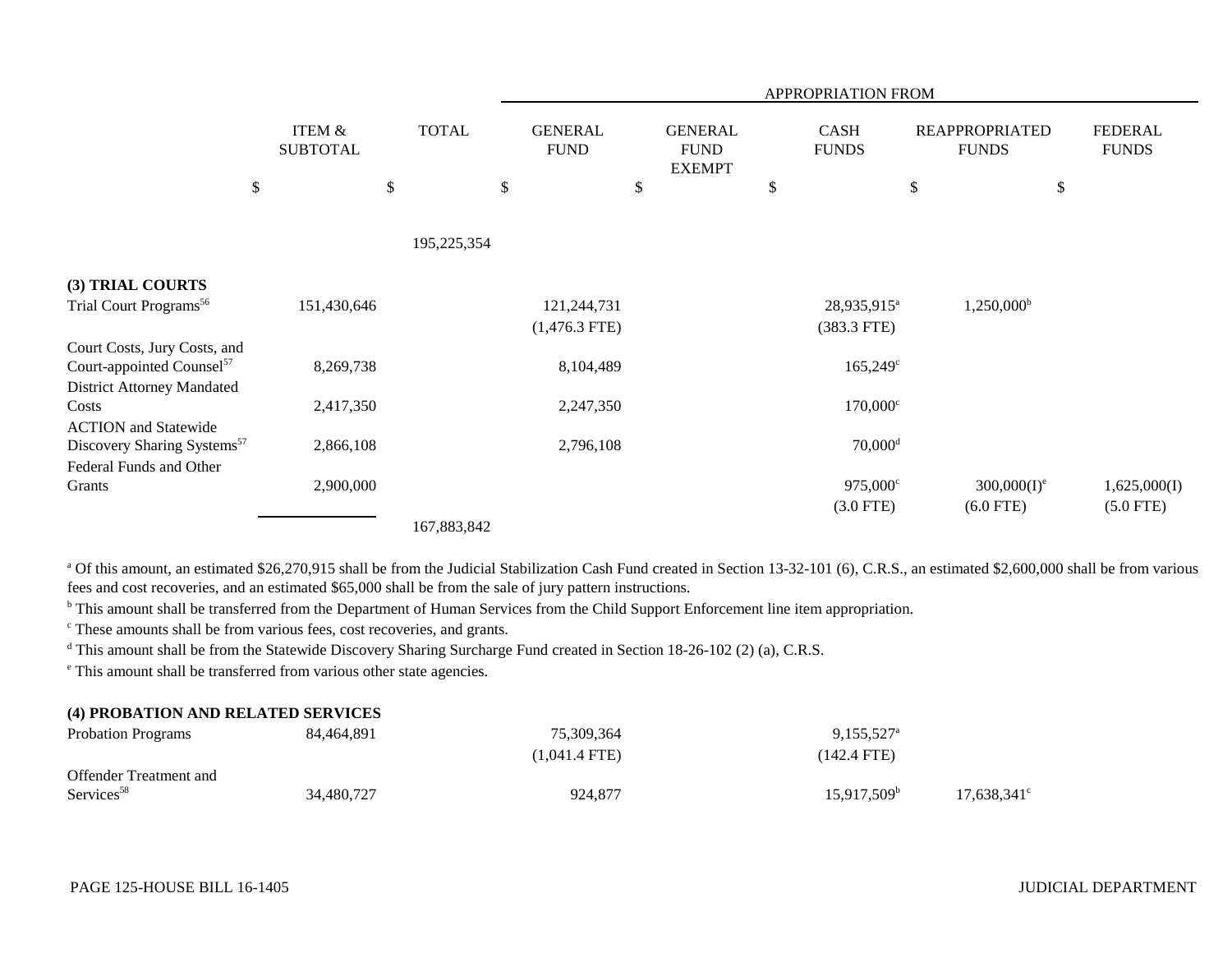|                                                                                                     |                                      |              |                               |                                                | APPROPRIATION FROM                      |              |                                                     |                                |
|-----------------------------------------------------------------------------------------------------|--------------------------------------|--------------|-------------------------------|------------------------------------------------|-----------------------------------------|--------------|-----------------------------------------------------|--------------------------------|
|                                                                                                     | <b>ITEM &amp;</b><br><b>SUBTOTAL</b> | <b>TOTAL</b> | <b>GENERAL</b><br><b>FUND</b> | <b>GENERAL</b><br><b>FUND</b><br><b>EXEMPT</b> | <b>CASH</b><br><b>FUNDS</b>             | <b>FUNDS</b> | <b>REAPPROPRIATED</b>                               | <b>FEDERAL</b><br><b>FUNDS</b> |
| $\$\,$                                                                                              |                                      | \$           | \$                            | \$                                             | \$                                      | $\mathbb{S}$ | \$                                                  |                                |
| Appropriation to the<br><b>Correctional Treatment Cash</b><br>Fund<br>S.B. 91-094 Juvenile Services | 16,750,000<br>2,496,837              |              | 15,200,000                    |                                                | 1,550,000 <sup>d</sup>                  |              | 2,496,837 <sup>e</sup><br>$(25.0$ FTE)              |                                |
| Reimbursements to Law<br>Enforcement Agencies for the<br>Costs of Returning a<br>Probationer        | 187,500                              |              |                               |                                                | 187,500 <sup>f</sup>                    |              |                                                     |                                |
| <b>Victims Grants</b>                                                                               | 650,000                              |              |                               |                                                |                                         |              | 650,000 <sup>g</sup>                                |                                |
| Federal Funds and Other<br>Grants                                                                   | 5,600,000                            |              |                               |                                                | $1,950,000$ <sup>h</sup><br>$(2.0$ FTE) |              | $(6.0$ FTE)<br>850,000 <sup>i</sup><br>$(18.0$ FTE) | 2,800,000(I)<br>$(13.0$ FTE)   |
| <b>Indirect Cost Assessment</b>                                                                     | 940,714                              | 145,570,669  |                               |                                                | $940,714^h$                             |              |                                                     |                                |

<sup>a</sup> Of this amount, an estimated \$5,701,488 shall be from the Offender Services Fund created in Section 16-11-214 (1) (a), C.R.S., an estimated \$3,315,314 shall be from the Alcohol and Drug Driving Safety Program Fund created in Section 42-4-1301.3 (4) (a), C.R.S., an estimated \$80,000 shall be from various fees and cost recoveries, and \$58,725 shall be from the Offender Identification Fund created in Section 24-33.5-415.6 (1), C.R.S.

 $b$  Of this amount, an estimated \$10,597,255 shall be from the Offender Services Fund created in Section 16-11-214 (1) (a), C.R.S., \$4,668,225 shall be from the Correctional Treatment Cash Fund created in Section 18-19-103 (4) (a), C.R.S., an estimated \$350,000 shall be from various fees and cost recoveries, and \$302,029 shall be from the Sex Offender Surcharge Fund created in Section 18-21-103 (3), C.R.S.

 $c$  Of this amount, \$16,750,000 shall be from the Correctional Treatment Cash Fund created in Section 18-19-103 (4) (a), C.R.S., and \$888,341 shall be transferred from the Department of Human Services from the Persistent Drunk Driver Programs line item appropriation in the Behavioral Health Services section. The amount from the Correctional Treatment Cash Fund includes \$15,200,000 from General Fund money appropriated to the Correctional Treatment Cash Fund pursuant to Sections 18-9-103 (3.5) (b), (3.5) (c), and (4) (a), C.R.S., and \$1,550,000 from the Marijuana Tax Cash Fund appropriated to the Correctional Treatment Fund pursuant to Section 39-28.8-501 (2) (b) (IV) (D), C.R.S.

<sup>d</sup> This amount shall be from the Marijuana Tax Cash Fund created in Section 39-28.8-501 (1), C.R.S.

e This amount shall be transferred from the Department of Human Services from the S.B. 91- 94 Programs line item appropriation.

f This amount shall be from the Interstate Compact Probation Transfer Cash Fund created in Section 18-1.3-204 (4) (b) (II) (A), C.R.S.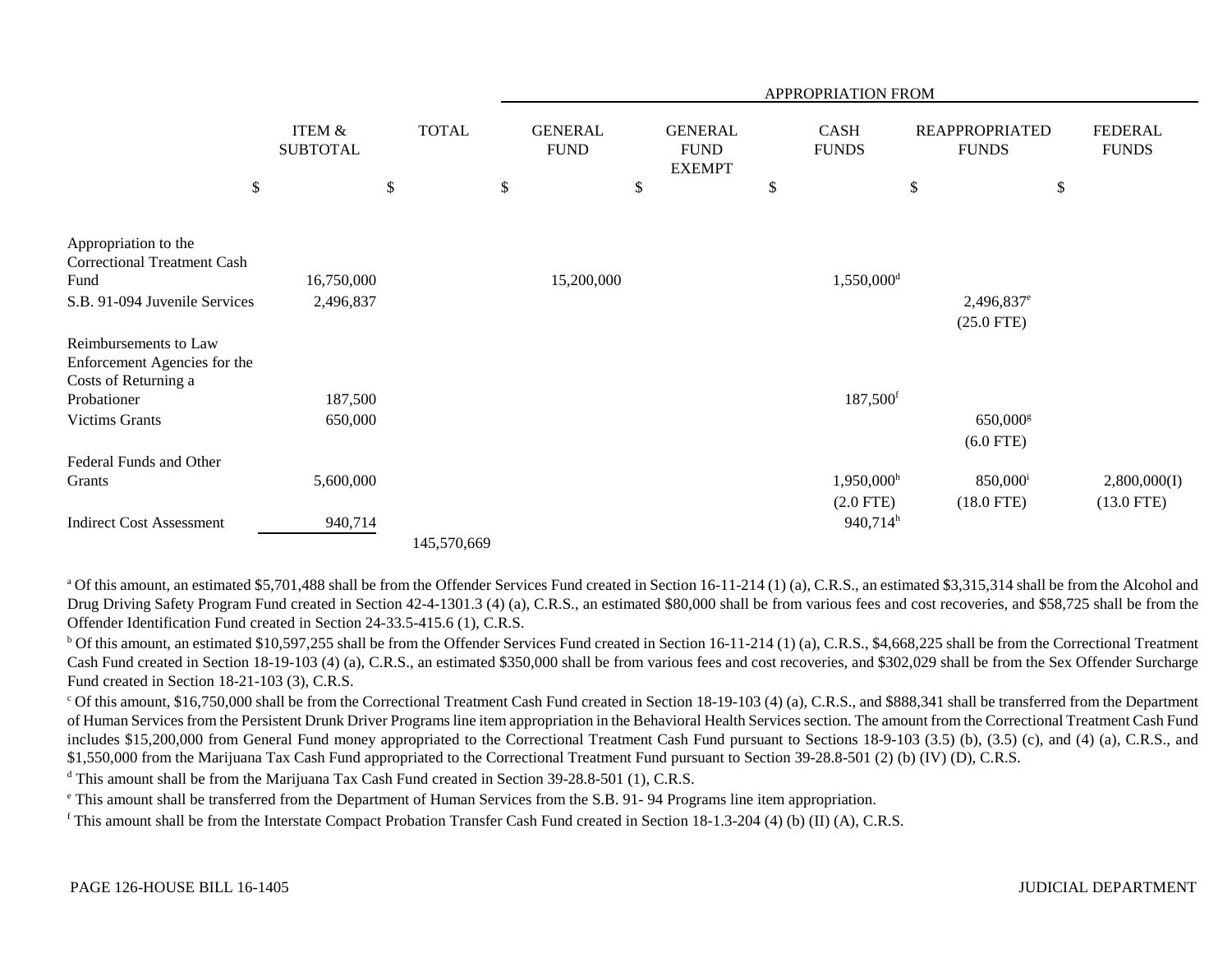|                                      |              |                               | APPROPRIATION FROM                      |                             |  |                                                                  |  |  |  |  |  |
|--------------------------------------|--------------|-------------------------------|-----------------------------------------|-----------------------------|--|------------------------------------------------------------------|--|--|--|--|--|
| <b>ITEM &amp;</b><br><b>SUBTOTAL</b> | <b>TOTAL</b> | <b>GENERAL</b><br><b>FUND</b> | GENERAL<br><b>FUND</b><br><b>EXEMPT</b> | <b>CASH</b><br><b>FUNDS</b> |  | FEDERAL<br><b>REAPPROPRIATED</b><br><b>FUNDS</b><br><b>FUNDS</b> |  |  |  |  |  |
|                                      |              |                               |                                         |                             |  |                                                                  |  |  |  |  |  |

<sup>g</sup> Of this amount, an estimated \$425,000 shall be transferred from local Victims and Witnesses Assistance and Law Enforcement Board grants reflected in the Victim Assistance line item appropriation within the Courts Administration, Centrally Administered Programs subsection of this department, pursuant to Section 24-4.2-105 (2.5) (a) (II), C.R.S., and an estimated \$225,000 shall be transferred from the Department of Public Safety from the State Victims Assistance and Law Enforcement Program line item appropriation within the Division of Criminal Justice, pursuant to Section 24-33.5-506 (1) (b), C.R.S.

<sup>h</sup> These amounts shall be from various fees, cost recoveries, and grants.

<sup>i</sup> This amount shall be transferred from other state agencies.

#### **(5) OFFICE OF THE STATE PUBLIC DEFENDER<sup>59</sup>**

| Personal Services <sup>56</sup>  | 61,123,385 | 61,123,385  |                   |
|----------------------------------|------------|-------------|-------------------|
|                                  |            | (783.9 FTE) |                   |
| Health, Life, and Dental         | 6,159,824  | 6,159,824   |                   |
| Short-term Disability            | 99,261     | 99,261      |                   |
| S.B. 04-257 Amortization         |            |             |                   |
| <b>Equalization Disbursement</b> | 2,507,649  | 2,507,649   |                   |
| S.B. 06-235 Supplemental         |            |             |                   |
| <b>Amortization Equalization</b> |            |             |                   |
| Disbursement                     | 2,481,528  | 2,481,528   |                   |
| <b>Operating Expenses</b>        | 1,745,212  | 1,715,212   | $30,000^a$        |
| <b>Vehicle Lease Payments</b>    | 114,910    | 114,910     |                   |
| Leased Space and Utilities       | 6,456,972  | 6,456,972   |                   |
| <b>Automation Plan</b>           | 1,416,920  | 1,416,920   |                   |
| <b>Attorney Registration</b>     | 140,085    | 140,085     |                   |
| <b>Contract Services</b>         | 49,395     | 49,395      |                   |
| Mandated Costs <sup>57</sup>     | 4,011,360  | 4,011,360   |                   |
| Grants                           | 120,000    |             | $120,000^{\rm b}$ |
|                                  |            |             | $(2.0$ FTE)       |

86,426,501

<sup>a</sup> This amount shall be from training fees.

<sup>b</sup> This amount shall be from grants.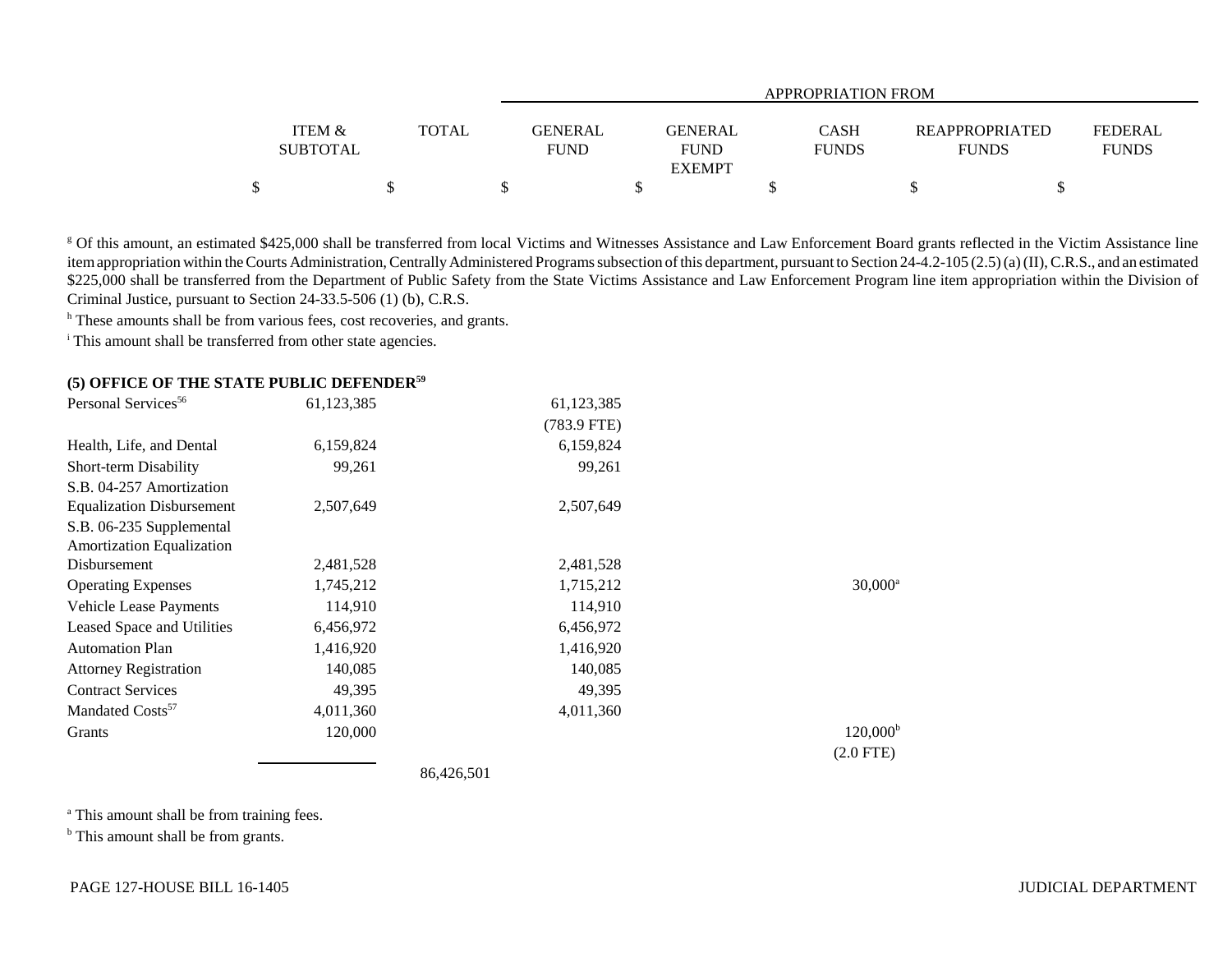|                                                           |                                      |              | APPROPRIATION FROM            |                                                |                             |              |                                       |                                |  |  |  |
|-----------------------------------------------------------|--------------------------------------|--------------|-------------------------------|------------------------------------------------|-----------------------------|--------------|---------------------------------------|--------------------------------|--|--|--|
|                                                           | <b>ITEM &amp;</b><br><b>SUBTOTAL</b> | <b>TOTAL</b> | <b>GENERAL</b><br><b>FUND</b> | <b>GENERAL</b><br><b>FUND</b><br><b>EXEMPT</b> | <b>CASH</b><br><b>FUNDS</b> |              | <b>REAPPROPRIATED</b><br><b>FUNDS</b> | <b>FEDERAL</b><br><b>FUNDS</b> |  |  |  |
|                                                           | \$                                   | $\mathbb{S}$ | $\mathbb{S}$                  | $\$$                                           | $\mathbb{S}$                | $\mathbb{S}$ | $\$$                                  |                                |  |  |  |
|                                                           |                                      |              |                               |                                                |                             |              |                                       |                                |  |  |  |
| (6) OFFICE OF THE ALTERNATE DEFENSE COUNSEL <sup>60</sup> |                                      |              |                               |                                                |                             |              |                                       |                                |  |  |  |
| Personal Services <sup>56</sup>                           | 1,220,657                            |              | 1,220,657<br>$(12.0$ FTE)     |                                                |                             |              |                                       |                                |  |  |  |
| Health, Life, and Dental                                  | 134,268                              |              | 134,268                       |                                                |                             |              |                                       |                                |  |  |  |
| Short-term Disability                                     | 2,052                                |              | 2,052                         |                                                |                             |              |                                       |                                |  |  |  |
| S.B. 04-257 Amortization                                  |                                      |              |                               |                                                |                             |              |                                       |                                |  |  |  |
| <b>Equalization Disbursement</b>                          | 51,836                               |              | 51,836                        |                                                |                             |              |                                       |                                |  |  |  |
| S.B. 06-235 Supplemental                                  |                                      |              |                               |                                                |                             |              |                                       |                                |  |  |  |
| Amortization Equalization                                 |                                      |              |                               |                                                |                             |              |                                       |                                |  |  |  |
| Disbursement                                              | 51,295                               |              | 51,295                        |                                                |                             |              |                                       |                                |  |  |  |
| <b>Operating Expenses</b>                                 | 76,355                               |              | 76,355                        |                                                |                             |              |                                       |                                |  |  |  |
| Capital Outlay                                            | 4,703                                |              | 4,703                         |                                                |                             |              |                                       |                                |  |  |  |
| Training and Conferences                                  | 60,000                               |              | 20,000                        |                                                |                             | $40,000^a$   |                                       |                                |  |  |  |
| <b>Conflict-of-interest Contracts</b>                     | 27,971,145                           |              | 27,971,145                    |                                                |                             |              |                                       |                                |  |  |  |
| Mandated Costs <sup>57</sup>                              | 1,830,862                            |              | 1,830,862                     |                                                |                             |              |                                       |                                |  |  |  |
|                                                           |                                      | 31,403,173   |                               |                                                |                             |              |                                       |                                |  |  |  |
| <sup>a</sup> This amount shall be from training fees.     |                                      |              |                               |                                                |                             |              |                                       |                                |  |  |  |
| (7) OFFICE OF THE CHILD'S REPRESENTATIVE <sup>61</sup>    |                                      |              |                               |                                                |                             |              |                                       |                                |  |  |  |
| Personal Services <sup>56</sup>                           | 2,442,114                            |              | 2,442,114                     |                                                |                             |              |                                       |                                |  |  |  |
|                                                           |                                      |              | $(29.1$ FTE)                  |                                                |                             |              |                                       |                                |  |  |  |
| Health, Life, and Dental                                  | 218,190                              |              | 218,190                       |                                                |                             |              |                                       |                                |  |  |  |
| Short-term Disability                                     | 4,111                                |              | 4,111                         |                                                |                             |              |                                       |                                |  |  |  |
| S.B. 04-257 Amortization                                  |                                      |              |                               |                                                |                             |              |                                       |                                |  |  |  |
| <b>Equalization Disbursement</b>                          | 103,850                              |              | 103,850                       |                                                |                             |              |                                       |                                |  |  |  |
| S.B. 06-235 Supplemental                                  |                                      |              |                               |                                                |                             |              |                                       |                                |  |  |  |
| Amortization Equalization                                 |                                      |              |                               |                                                |                             |              |                                       |                                |  |  |  |
| Disbursement                                              | 102,767                              |              | 102,767                       |                                                |                             |              |                                       |                                |  |  |  |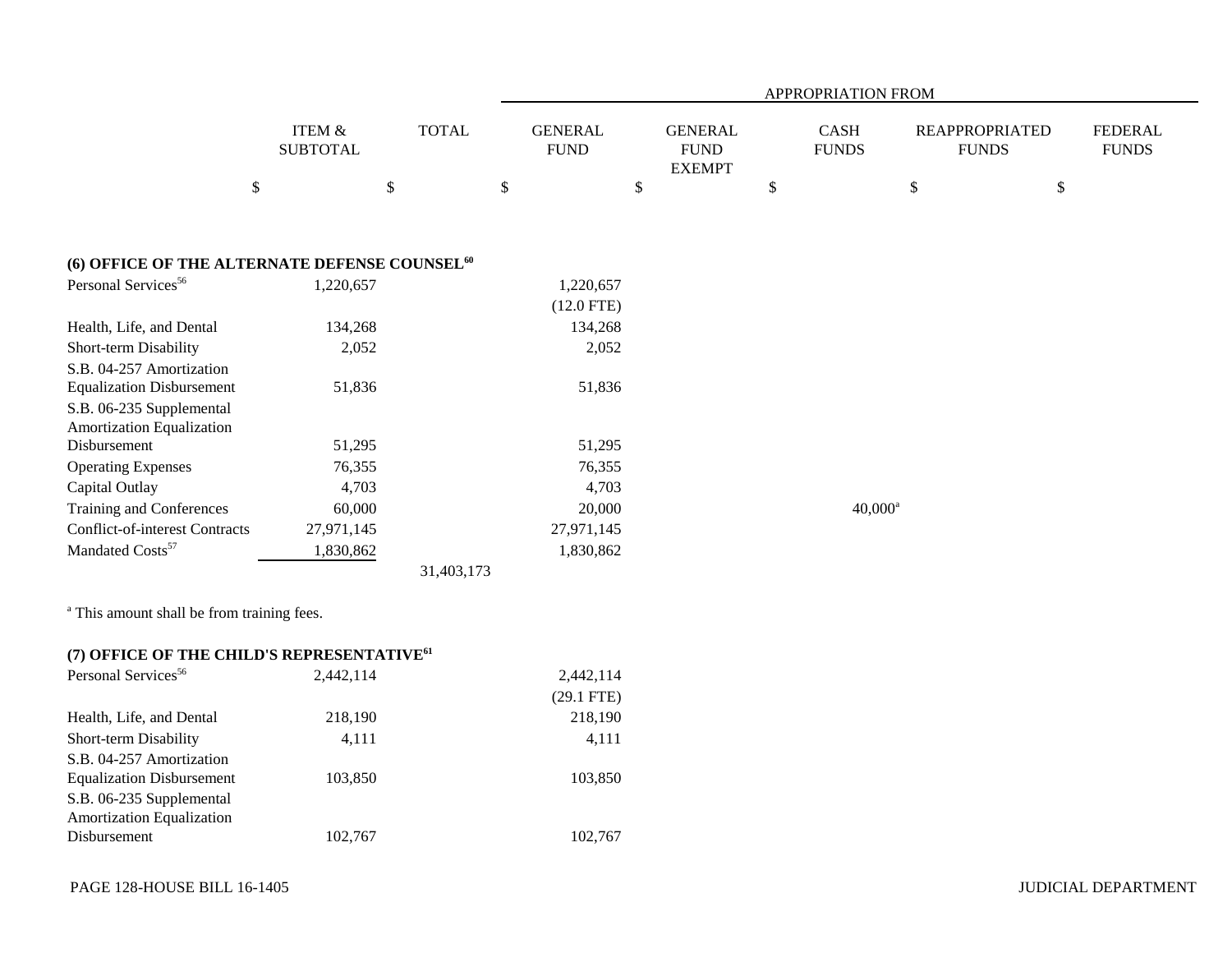|                                |    |                           |    |            | APPROPRIATION FROM |              |                               |  |    |                                                |   |              |                                       |  |                                |
|--------------------------------|----|---------------------------|----|------------|--------------------|--------------|-------------------------------|--|----|------------------------------------------------|---|--------------|---------------------------------------|--|--------------------------------|
|                                |    | ITEM &<br><b>SUBTOTAL</b> |    |            |                    | <b>TOTAL</b> | <b>GENERAL</b><br><b>FUND</b> |  |    | <b>GENERAL</b><br><b>FUND</b><br><b>EXEMPT</b> |   |              | <b>REAPPROPRIATED</b><br><b>FUNDS</b> |  | <b>FEDERAL</b><br><b>FUNDS</b> |
|                                | \$ |                           | \$ |            | \$                 |              | \$                            |  | \$ |                                                | P | \$           |                                       |  |                                |
| <b>Operating Expenses</b>      |    | 193,354                   |    |            |                    | 193,354      |                               |  |    |                                                |   |              |                                       |  |                                |
| Leased Space                   |    | 106,680                   |    |            |                    | 106,680      |                               |  |    |                                                |   |              |                                       |  |                                |
| <b>CASA Contracts</b>          |    | 1,020,000                 |    |            |                    | 1,020,000    |                               |  |    |                                                |   |              |                                       |  |                                |
| Training                       |    | 38,000                    |    |            |                    | 38,000       |                               |  |    |                                                |   |              |                                       |  |                                |
| <b>Court-appointed Counsel</b> |    | 19,703,764                |    |            |                    | 19,703,764   |                               |  |    |                                                |   |              |                                       |  |                                |
| Mandated Costs <sup>57</sup>   |    | 47,246                    |    |            |                    | 47,246       |                               |  |    |                                                |   |              |                                       |  |                                |
| Title IV-E Training Grant      |    | 9,390                     |    |            |                    |              |                               |  |    |                                                |   | $9,390(I)^a$ |                                       |  |                                |
|                                |    |                           |    | 23,989,466 |                    |              |                               |  |    |                                                |   |              |                                       |  |                                |

<sup>a</sup> This amount shall be from federal funds transferred from the Department of Human Services' Division of Child Welfare.

## **(8) OFFICE OF THE RESPONDENT PARENTS' COUNSEL<sup>62</sup>**

| Personal Services <sup>56</sup>  | 1,177,365  | 1,177,365    |                       |
|----------------------------------|------------|--------------|-----------------------|
|                                  |            | $(10.0$ FTE) |                       |
| Health, Life, and Dental         | 90,389     | 90,389       |                       |
| Short-term Disability            | 1,739      | 1,739        |                       |
| S.B. 04-257 Amortization         |            |              |                       |
| <b>Equalization Disbursement</b> | 43,930     | 43,930       |                       |
| S.B. 06-235 Supplemental         |            |              |                       |
| <b>Amortization Equalization</b> |            |              |                       |
| Disbursement                     | 43,472     | 43,472       |                       |
| <b>Operating Expenses</b>        | 60,800     | 60,800       |                       |
| Legal Services for 20 hours      | 1,901      | 1,901        |                       |
| <b>Case Management System</b>    | 337,500    | 337,500      |                       |
| Training                         | 60,000     | 30,000       | $30,000$ <sup>a</sup> |
| Court-appointed Counsel          | 10,768,254 | 10,768,254   |                       |
| <b>Mandated Costs</b>            | 294,122    | 294,122      |                       |
|                                  |            | 12,879,472   |                       |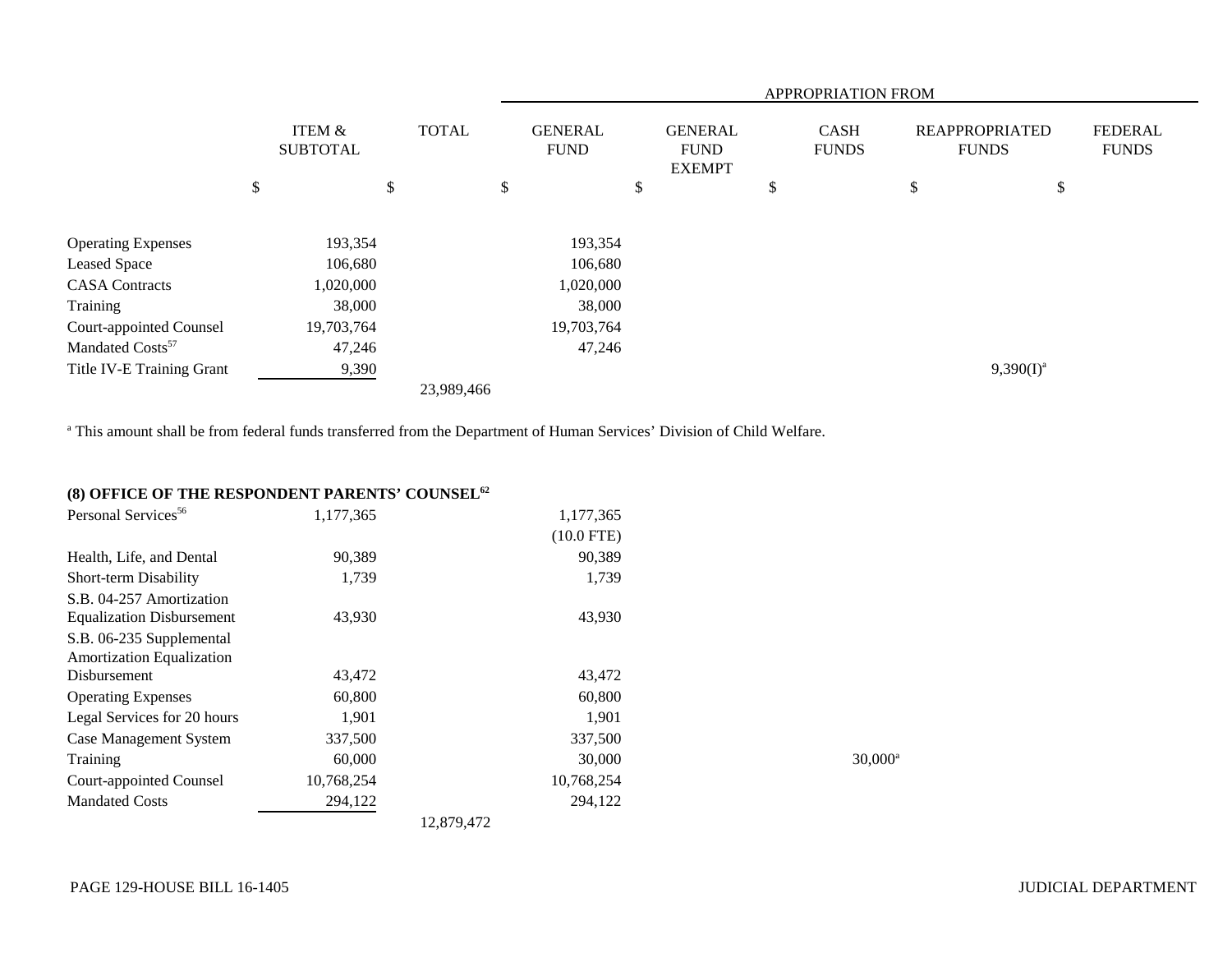|                                                            |                           |               |                                |                                                 | APPROPRIATION FROM         |                                       |                                |
|------------------------------------------------------------|---------------------------|---------------|--------------------------------|-------------------------------------------------|----------------------------|---------------------------------------|--------------------------------|
|                                                            | ITEM &<br><b>SUBTOTAL</b> | <b>TOTAL</b>  | <b>GENERAL</b><br>${\rm FUND}$ | <b>GENERAL</b><br>${\rm FUND}$<br><b>EXEMPT</b> | CASH<br><b>FUNDS</b>       | <b>REAPPROPRIATED</b><br><b>FUNDS</b> | <b>FEDERAL</b><br><b>FUNDS</b> |
| $\$$                                                       |                           | $\$$          | \$                             | \$                                              | \$                         | $\$$<br>$\$$                          |                                |
| <sup>a</sup> This amount shall be from training fees.      |                           |               |                                |                                                 |                            |                                       |                                |
| (9) OFFICE OF THE CHILD PROTECTION OMBUDSMAN <sup>63</sup> |                           |               |                                |                                                 |                            |                                       |                                |
| Program Costs                                              | 591,646                   |               | 591,646                        |                                                 |                            |                                       |                                |
|                                                            |                           |               | $(4.5$ FTE)                    |                                                 |                            |                                       |                                |
| Legal Services for 240 hours                               | 22,812                    |               | 22,812                         |                                                 |                            |                                       |                                |
|                                                            |                           | 614,458       |                                |                                                 |                            |                                       |                                |
| (10) INDEPENDENT ETHICS COMMISSION <sup>64</sup>           |                           |               |                                |                                                 |                            |                                       |                                |
| Program Costs                                              | 188,007                   |               | 188,007                        |                                                 |                            |                                       |                                |
|                                                            |                           |               | $(1.0$ FTE)                    |                                                 |                            |                                       |                                |
| Legal Services for 1,800                                   |                           |               |                                |                                                 |                            |                                       |                                |
| hours                                                      | 171,090                   |               | 171,090                        |                                                 |                            |                                       |                                |
|                                                            |                           | 359,097       |                                |                                                 |                            |                                       |                                |
| <b>TOTALS PART VIII</b>                                    |                           |               |                                |                                                 |                            |                                       |                                |
| (JUDICIAL)                                                 |                           | \$690,115,303 | \$486,631,108 <sup>a</sup>     |                                                 | \$164,813,980 <sup>b</sup> | \$34,245,215°                         | $$4,425,000$ <sup>d</sup>      |

<sup>a</sup> Of this amount, \$4,806,525 is excluded from the calculation of the required General Fund reserve, pursuant to Section 24-75-201.1 (2) (b), C.R.S.

 $b$  Of this amount, \$41,221,691 contains an (I) notation.

 $\degree$  Of this amount, \$309,390 contains an (I) notation.

d This amount contains an (I) notation.

**FOOTNOTES** -- The following statements are referenced to the numbered footnotes throughout section 2.

56 Judicial Department, Supreme Court and Court of Appeals, Appellate Court Programs; Trial Courts, Trial Court Programs; Office of the State Public Defender, Personal Services; Office of the Alternate Defense Counsel, Personal Services; Office of the Child's Representative, Personal Services; Office of the Respondent Parents' Counsel, Personal Services -- In accordance with Section 13-30-104 (3), C.R.S., funding is provided for judicial compensation, as follows: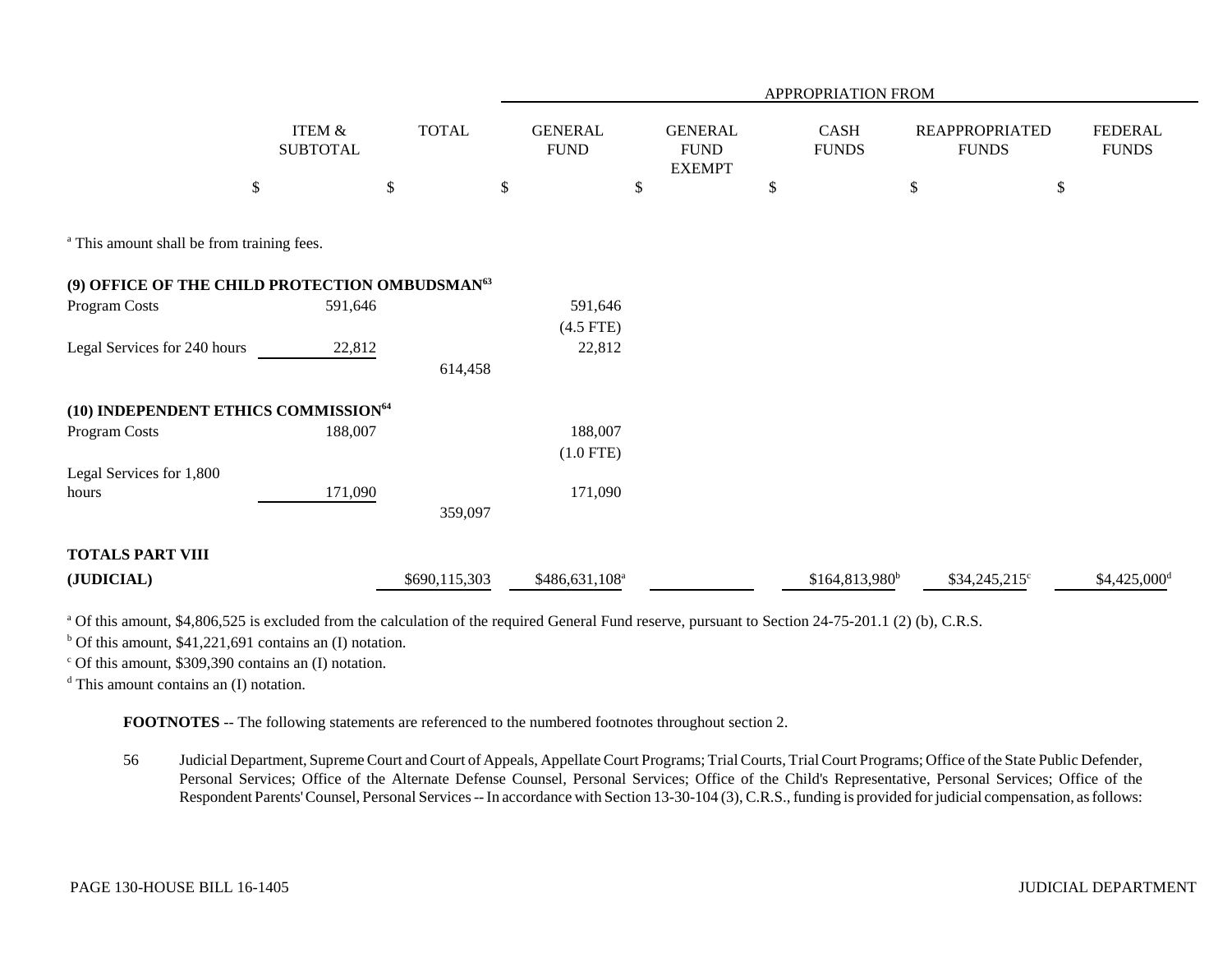|                              |                                                    |              | APPROPRIATION FROM            |         |                                                |         |                             |                                       |    |                                |
|------------------------------|----------------------------------------------------|--------------|-------------------------------|---------|------------------------------------------------|---------|-----------------------------|---------------------------------------|----|--------------------------------|
|                              | <b>ITEM &amp;</b><br><b>SUBTOTAL</b>               | <b>TOTAL</b> | <b>GENERAL</b><br><b>FUND</b> |         | <b>GENERAL</b><br><b>FUND</b><br><b>EXEMPT</b> |         | <b>CASH</b><br><b>FUNDS</b> | <b>REAPPROPRIATED</b><br><b>FUNDS</b> |    | <b>FEDERAL</b><br><b>FUNDS</b> |
| \$                           |                                                    | \$           | \$                            | \$      |                                                | \$      |                             | \$                                    | \$ |                                |
|                              |                                                    |              |                               |         |                                                |         | FY 2016-17                  | Salary                                |    |                                |
| Chief Justice, Supreme Court |                                                    |              |                               |         |                                                |         |                             | \$176,799                             |    |                                |
|                              | Associate Justice, Supreme Court                   |              |                               |         |                                                |         |                             | 173,024                               |    |                                |
|                              | Chief Judge, Court of Appeals                      |              |                               |         |                                                |         |                             | 169,977                               |    |                                |
|                              | Associate Judge, Court of Appeals                  |              |                               |         |                                                |         |                             | 166,170                               |    |                                |
|                              | District Court Judge, Denver Juvenile Court Judge, |              |                               |         |                                                |         |                             |                                       |    |                                |
|                              | and Denver Probate Court Judge                     |              |                               |         |                                                | 159,320 |                             |                                       |    |                                |
| County Court Judge           |                                                    |              |                               | 152,466 |                                                |         |                             |                                       |    |                                |

Funding is also provided in the Long Bill to maintain the salary of the State Public Defender at the level of an associate judge of the Court of Appeals and to maintain the salaries of the Alternate Defense Counsel, the Executive Director of the Office of the Child's Representative, and the Executive Director of the Office of the Respondent Parents' Counsel at the level of a district court judge.

- 57 Judicial Department, Trial Courts, Court Costs, Jury Costs, and Court-appointed Counsel; Trial Courts, ACTION and Statewide Discovery Sharing Systems; Office of the State Public Defender, Mandated Costs; Office of the Alternate Defense Counsel, Mandated Costs; and Office of the Child's Representative, Mandated Costs -- In addition to the transfer authority provided in Section 24-75-108 (5), C.R.S., up to \$1,000,000 may be transferred among the five line item appropriations specified above if necessary based on changes to the statewide discovery sharing system implementation schedule. It is the General Assembly's intent that such transfers be made upon mutual agreement between the State Court Administrator's Office and the impacted independent agencies.
- 58 Judicial Department, Probation and Related Services, Offender Treatment and Services -- It is the intent of the General Assembly that \$624,877 of the General Fund appropriation for Offender Treatment and Services be used to provide treatment and services for offenders participating in veterans treatment courts, including peer mentoring services.
- 59 Judicial Department, Office of the State Public Defender -- In addition to the transfer authority provided in Section 24-75-108 (5), C.R.S., up to 2.5 percent of the total Office of the State Public Defender appropriation may be transferred between line items in the Office of the State Public Defender.
- 60 Judicial Department, Office of the Alternate Defense Counsel -- In addition to the transfer authority provided in Section 24-75-108 (5), C.R.S., up to 2.5 percent of the total Office of the Alternate Defense Counsel appropriation may be transferred between line items in the Office of the Alternate Defense Counsel.
- 61 Judicial Department, Office of the Child's Representative -- In addition to the transfer authority provided in Section 24-75-108 (5), C.R.S., up to 2.5 percent of the total Office of the Child's Representative's appropriation may be transferred between line items in the Office of the Child's Representative.